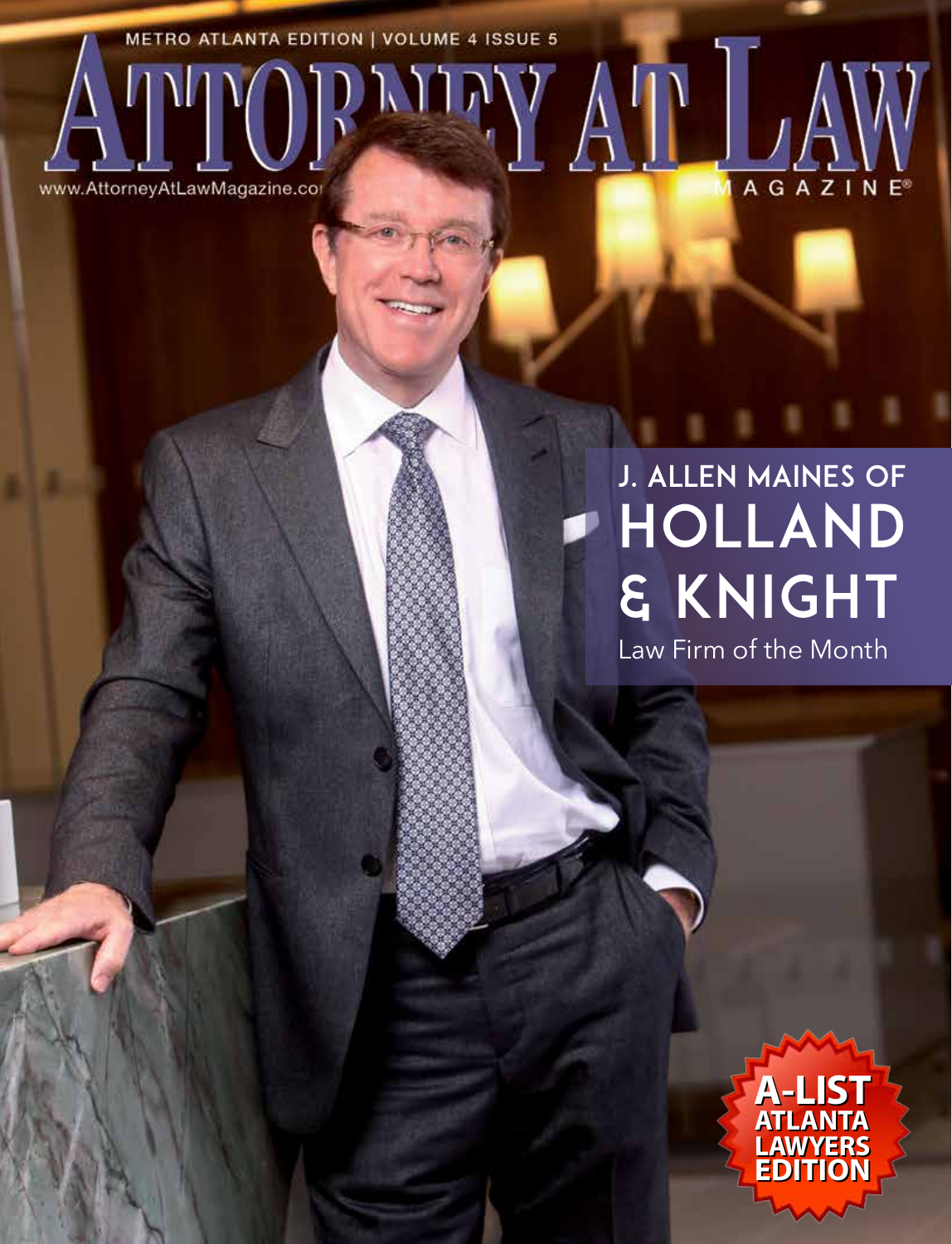#### **LAW FIRM OF THE MONTH**

Robert Green, Allison Dyer, Larry Shackelford, John Decker, J. Allen Maines, Mark Lange, Woodrow Vaugan, III, Terrence Davis & Ethan Cohen. Not pictured: Aly Piro & Roth Kehoe.

# HOLLAND SKNIGHT New Look, New View

The Atlanta office of Holland & Knight is on the move –<br>literally and figuratively. To accommodate recent growth,<br>the 45-attorney office just this month relocated to offices on<br>two floors of the Regions Plaza building at 1 literally and figuratively. To accommodate recent growth, the 45-attorney office just this month relocated to offices on two floors of the Regions Plaza building at 1180 West Peachtree Street in midtown. The space features open, collaborative areas framed in glass to mirror the teamwork and transparency that are the hallmarks of the "new" Holland & Knight.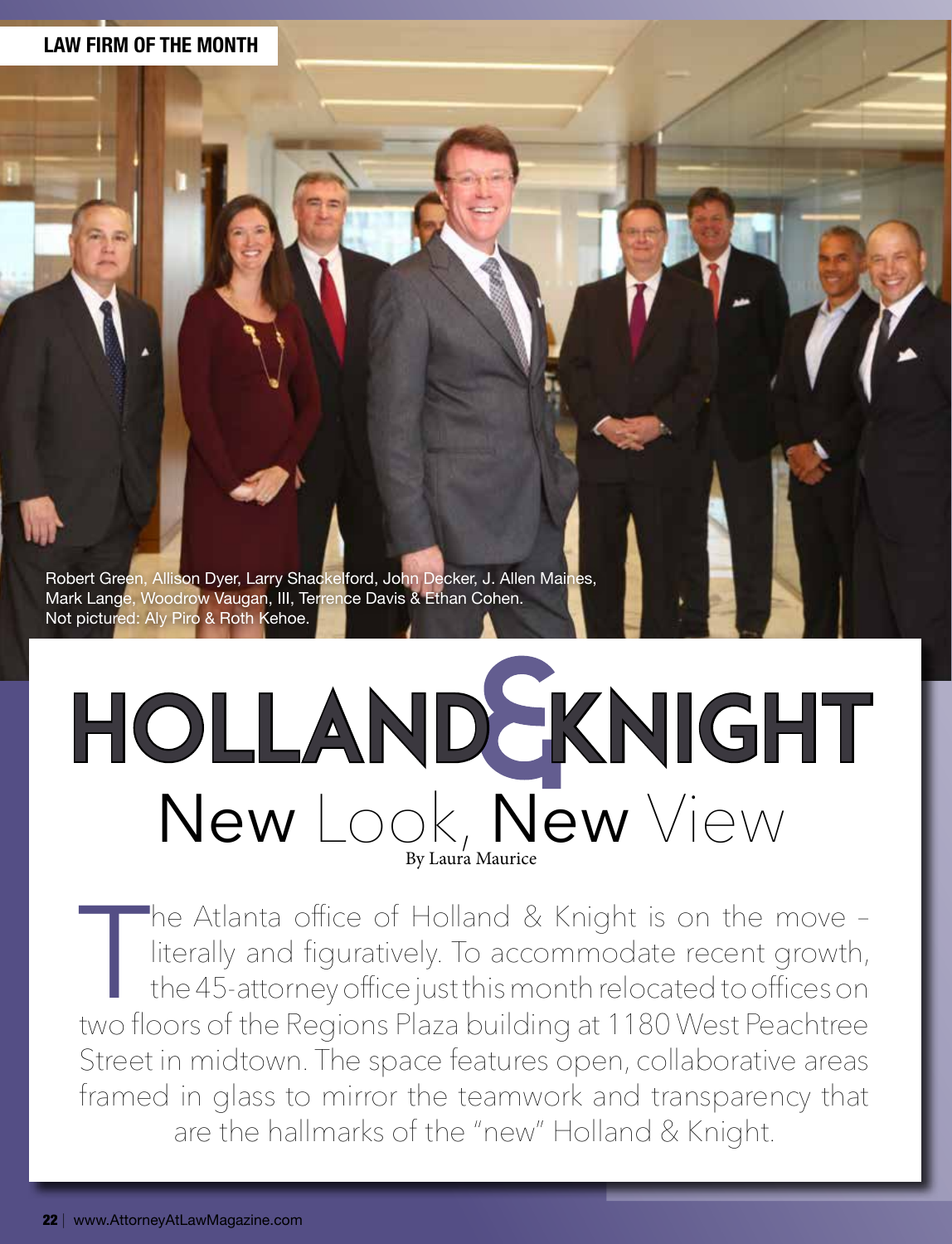The move caps off an exciting few years during which the Atlanta office increased its headcount by 50 percent, key to the firm's national ranking last year as the No. 3 law firm in terms of lateral hires (the firm is the  $27<sup>th</sup>$  largest nationally by headcount). According to executive partner, Allen Maines, this is just the beginning.

"I feel like one of the Blues Brothers, and I have the lucky job of getting the band back together," says Maines of his recruiting successes. "We're assembling a cohesive team of some of the most gifted, prestigious lawyers in Atlanta dedicated to providing advice and expertise at the highest levels to achieve extraordinary results and deliver superior service. We're a tight-knit group of friends who approach each matter with intensity, thoroughness and creativity, and we enjoy handling cutting edge, complex legal issues dominating today's regulatory agenda and headlines."

With a national footprint spanning 24 offices and featuring 1,200 lawyers, Holland & Knight has a particularly strong presence in the Southeast that will only increase as the firm continues to aggressively invest in Atlanta while other firms focus elsewhere. The firm has committed time, money and resources into rebranding and growing the Atlanta office and has trusted Maines' management and vision to do so.

"We're not, and don't strive to be, the largest law office in Atlanta, or a firm comprised of general practitioners. Our goal is to grow strategically and to be the firm of choice for clients to handle their most critical legal issues. So, we are recruiting an extremely elite few who already are recognized as leaders in their fields of expertise. Our lawyers are smart, interesting, motivated and professional – and yet remarkably different from each other. And, as you would expect in the case of lawyers with a history of excellence, they are well-compensated too."

Maines was recruited to Holland & Knight in 2013 from Paul Hastings, where he chaired the securities class action practice group and was co-chair of the global litigation section. During his Paul Hastings days, he and his peers would sometimes discuss the kind of firm they would create if they could start from the ground up. When Holland & Knight came calling, it was the opportunity of a lifetime. Managing partner, Steve Sonberg, and chief operating officer, Doug Wright, asked Maines if he wanted to continue doing the same old thing or if he wanted to help build something; the answer was clear. Since then, it's been a whirlwind.

#### Impressive Lateral Growth

Maines was instrumental in the lateral hiring spree that began in 2013 and was promoted to executive partner in 2014. The Atlanta office had about 25 attorneys when he first joined, and it anticipates some major announcements yet this year to bring it close to 55 attorneys by year's end, with the goal of being at 65-70 attorneys by close of 2016.

"We're incredibly excited about the new laterals who have joined us," says Maines. The roster reads like a Who's Who from among their practice areas. Key additions include Woody Vaughan and Allison Dyer from King & Spalding in public finance, which helped the firm be recognized as the No.1 bond counsel firm in Georgia in 2014 according to The Bond Buyer; Jordan Stringer from King & Spalding in litigation; Terry Davis in financial services from Baker Donelson; Jeff Lowe from King & Spalding in real estate; tax lawyers Mark Lange and Aly Pirio from McKenna, Long & Aldridge; litigator Ethan Cohen from Ballard Spahr; John Decker in real estate from Hunton & Williams; and Larry Shackelford from Troutman Sanders in corporate and securities.

for floor covering, poultry, information and media, and consumer protection industries, among others. The industry specialization is part of the firm's commitment to partner with clients to help them achieve their business goals. The specialties aren't meant to be practice silos though, and the firm encourages collaboration.

"The firms that are going to do well in the future are those that will assume responsibility for wringing the inefficiencies out of the delivery of legal services, and those who can access their pre-existing expertise in order to price their product. This adds predictability and value for our clients."

#### Lessons Learned

Maines believes that the time is right to deliver a new paradigm in the professional legal services business.

"I've had the good fortune to learn from great client leaders and law firm mentors over the years, and I've tried to take the best of everything from them and put it to work here. We don't want to be a hotel for pointy-headed lawyers but, instead, a place for attorneys with creativity, pride, mental energy and a sense of urgency who buy into our vision and are committed to the highest level of quality and service for their clients."

Maines says he learned what not to do, as much as what to do, from past experiences. Earlier in his career, he sat in on many client pitches that typically followed the same format. "The pitch was all about the firm – how many lawyers, how many offices, how many practice areas. But the law firms never addressed the clients' problem, and they as-

### "I feel like one of the Blues Brothers, and I have the lucky job of getting the band back together."

Holland & Knight encourages attorneys to work together in client and industry teams to facilitate access to pre-existing expertise. Specialties in Atlanta include financial services, cybersecurity, consumer and crisis litigation, public finance and real estate. The firm has a strong presence in the payments and transactions processing space and has specialized industry groups sumed no responsibility for wringing the inefficiencies out of the delivery of legal services. They couldn't price their product. They could not estimate how long it would take or how much it would cost. Clients had no idea what kind of value they were going to receive, and many times even after the work was completed the clients had no idea what kind of value they had received."